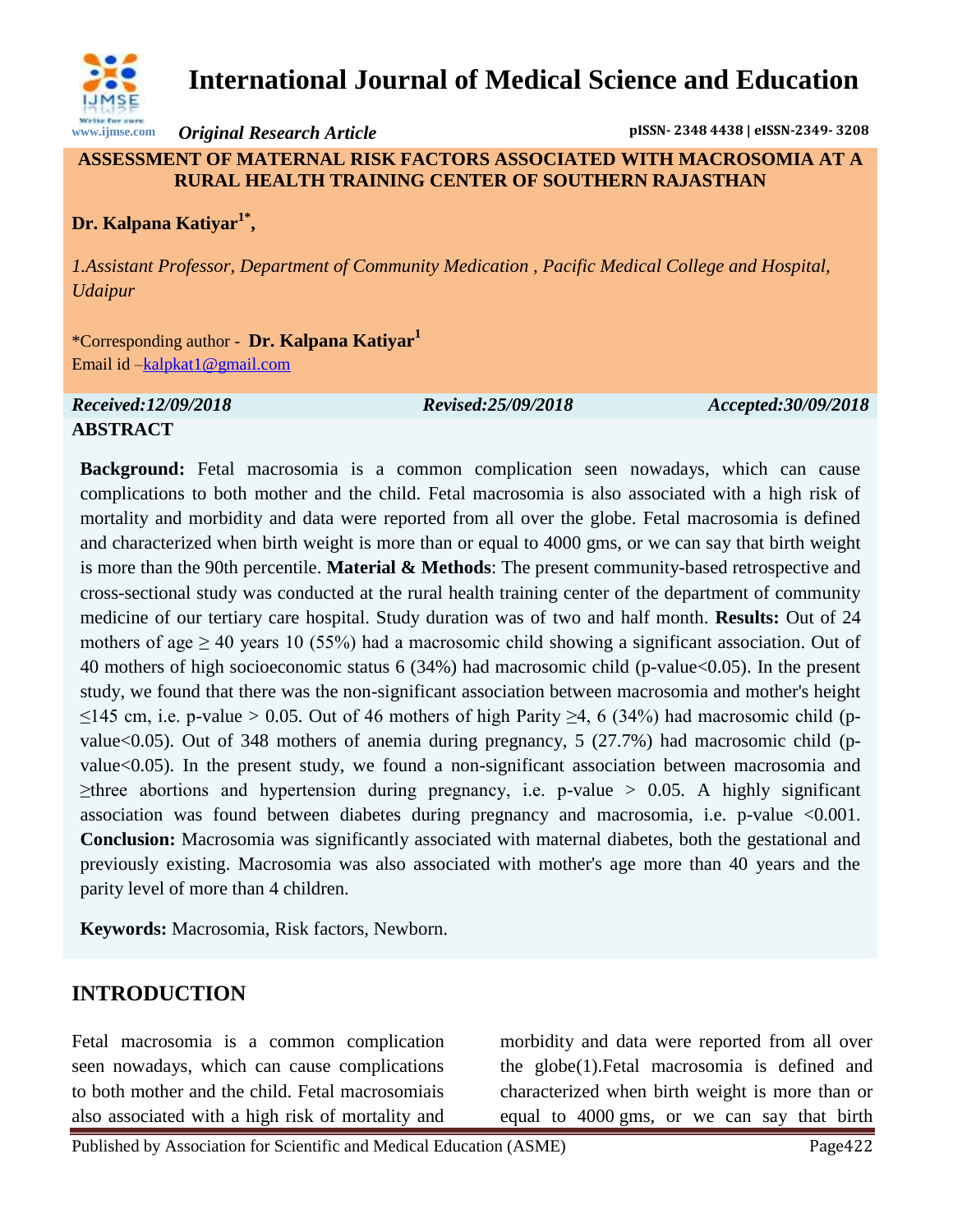weight is more than the 90th percentile(2). Some studies stated that fetal macrosomia is defined and characterized when birth weight is more than or equal to 4500 gms. Prevalence of fetal macrosomia reported in all previous studies from worldwide was in the range of 1.9 % to 14.6 %.Various risk factors have been reported for the fetal macrosomia(3). These include maternal obesity, gestational diabetes, excessive weight gain in antenatal period, high Body Mass Index (BMI), multiparity, post-term pregnancy, male sex, prolonged gestation and parental height $(4)$ .

Antenatal diagnosis of fetal macrosomia might help in combating morbidity and mortality, but it is sometimes missed clinically or even with ultrasonography. During labour, macrosomia may result in cephalo-pelvic disproportion, which can induce fetal distress among infants. Maternal complications due to macrosomia include dysfunctional uterine contractions, postpartum hemorrhage, increased Caesarian section, prolonged labor, uterine rupture, perineal lacerations, spontaneous symphysiotomy and obstetrical neuropathy(5). All these complications are in direct proportional to the increases in the birth weight of the infant. Fetal and neonatal complication of macrosomia includes birth trauma, shoulder dystocia, fracture of the clavicle or humerus, Erb's palsy,neonatal asphyxia, hypoglycemia, hypocalcemia, hypomagnesemia, Polycythemia, hyperbilirubinemia, neonatal infection and perinatal death(6).

Only a few studies on fetal macrosomiahad focused on the risk factors and outcome, despite high morbidity and mortality rates(7). In our study area, there was decidedly fewer data available till date. Hence, the aim of the present study to assess risk factors for fetal macrosomiato prevent its complications and to manage it appropriately.

#### **MATERIALS & METHODS**

The present community-based retrospective and cross-sectional study was conducted at the rural health training center of the department of community medicine of our tertiary care hospital. Study duration was of two and half month, from July to September 2018.Considering the high-risk pregnancy prevalence approximately 14.6% (taken from previous studies) and we take allowable error margin of 20% at 90% power and 95% level of significance. We calculate the sample size by using the formula (n) =  $4PQ/d^2$ , where  $P=$  prevalence (proportion- 10%),  $Q=$  (1-P), d= relative allowable error  $(20\%)$  and n= sample size. The calculated sample size for the present study after rounding off came out to be 600.Clearance from Institutional Ethics Committee was taken before the start of the study and written informed consent for the study purpose was obtained from all the enrolled participants. All the patients were subjected to a pretested proforma and socio-demographic data (by modified B.J. Prasad scale) were recorded along with detailed general physical and clinical examination. All the mothers who were delivered within last year, residents of our study area and had complete records of their ANC period and delivery were included in the present study. Mothers who not responding or not given consent had twin babies or in the cases of maternal mortality, were excluded from the present study. Our study area consists of 6 sub-centers, these six centers acted as clusters for the present study. Since study sample size was 600, we enrolled 100 mothers from each cluster by simple random sampling, and their ANC records were analysed, and data were used for interpretation. We contacted each mother and informed her about the purpose of the present study. All the details of antenatal care visits, Iron Folic Acid supplementation, any complications with detailed obstetric history and birth weight were recorded. Data were entered in the MS office 2010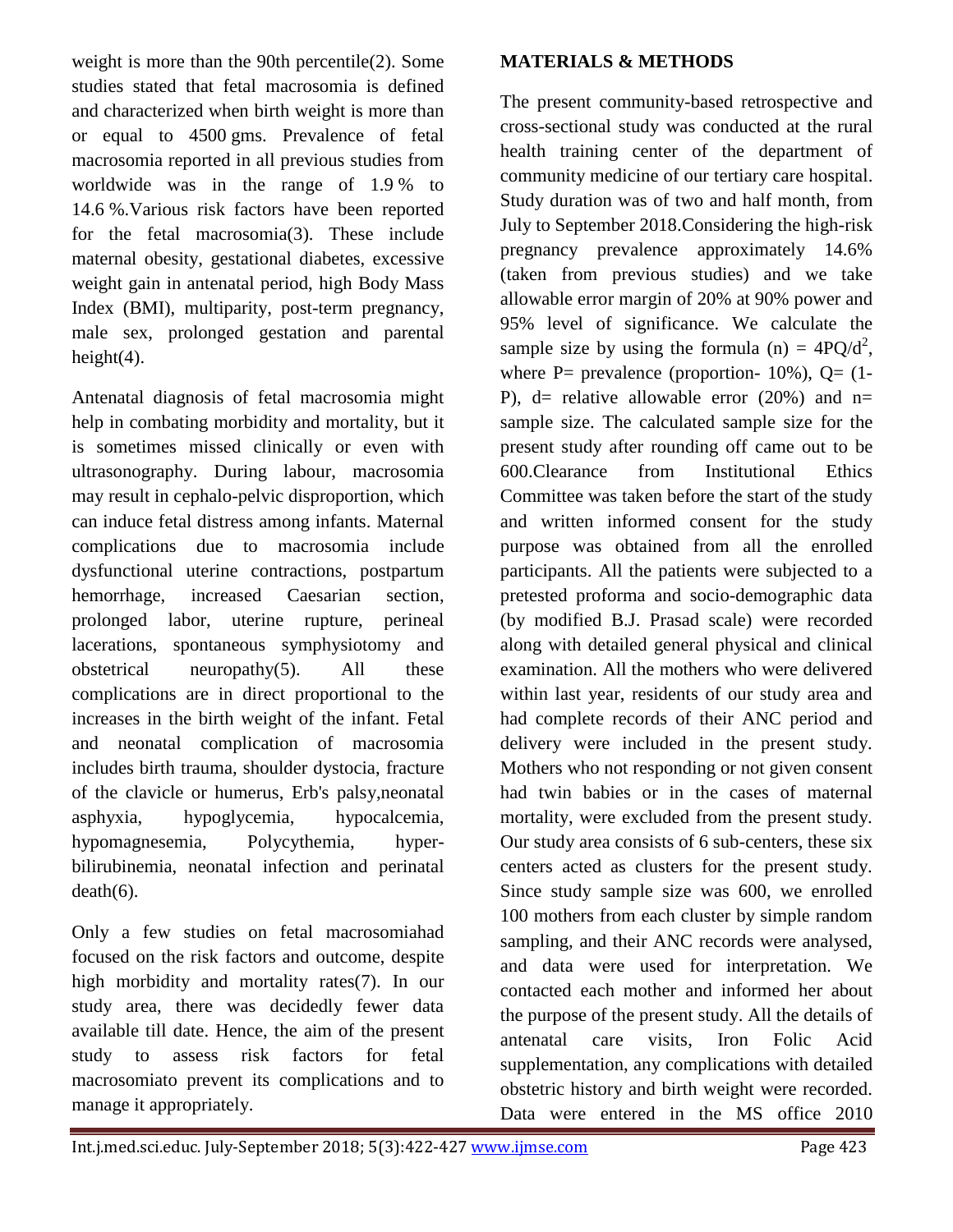spreadsheet and Epi Info v7. Data analysis was carried out using SPSS v22. Qualitative data were expressed as the percentage (%), and Pearson's chi-square test was used to find out statistical differences between the study groups. If the expected cell count was  $< 5$  in more than 20% of the cells, then Fisher's exact test was used.To find out the independent association between various risk factors ofmacrosomiabinary logistic regression analysis (stepwise method) was performed. All tests were done at alpha (level significance) of 5%; meansa significant association present if the p-value was less than 0.05.

## **RESULTS**

In the present study, a total of 600 mothers were selected after taking consent, who delivered in the last one year. The response rate was 100%, and there was no drop out in the present study. Among the 600 live births, 18 (3%) babies were overweight. The mean age of mothers in the present study was  $26.4 \pm 7.8$  years. 560 (93.3%) of mothers in the present study were in the middle, lower middle and lower socioeconomic class. While 40 (6.7%) out of total mothers in the present study were in the upper-middle and upper socioeconomic class. The most common risk factor found in the present study was anemic during pregnancy reported in 348 (58%) mothers. The next common risk factor present was hypertension during pregnancy reported in59 (9.8%) mothers. Parity more than and equal to four was seen in 46 (7.6%) mothers and diabetes were found in 45 (7.5%) mothers. Three abortions and stillbirths reported in 31 (5.2%) and 27 (4.5%) mothers respectively. Maternal age  $\geq$ 40 years present in 24 (4%) participants and foetal mal-presentation reported among 16 (2.6%) mothers and premature birth with congenital malformations reported among 11 (1.8%) mothers. 13 (2.1%) mothers had the height of less than or equal to 145cm (Table 1).

**Table 1: Distribution of study participants according to risk factors.**

| <b>Risk factors</b>                   | <b>Study</b>        |
|---------------------------------------|---------------------|
|                                       | <i>participants</i> |
| Maternal age $\geq 40$ years          | 24 (4%)             |
| Height $\leq$ 145 cm                  | 13 (2.1%)           |
| Parity $\geq 4$                       | 46 (7.6%)           |
| History of $\geq$ 3 abortions         | 31 (5.2%)           |
| <b>Previous stillbirth</b>            | 27 (4.5%)           |
| Anemia during pregnancy               | 348 (58%)           |
| <b>Hypertension during pregnancy</b>  | 59 (9.8%)           |
| <b>Diabetes</b><br>mellitus<br>during | 45 (7.5%)           |
| pregnancy                             |                     |
| <b>Foetal mal-presentation</b>        | $16(2.6\%)$         |
| Previous birth with congenital        | $11(1.8\%)$         |
| malformations                         |                     |

In the present study, we found that there was the non-significant association between macrosomia and mother's education, i.e.  $p$ -value  $> 0.05$ . There were no illiterate in the present study, and maximum numbers of mothers 325 (54.1%) were studied upto middle education. In the present study, we found a significant association between mothers age  $> 40$  years and macrosomia, i.e. pvalue <0.05. Out of 24 mothers of age 40 years, 10 (55%) had the macrosomic child. In the present study, we found a significant association between socioeconomic status and macrosomia, i.e. p-value  $\leq 0.05$ . Out of 40 mothers of high socioeconomic status 6 (34%) had the macrosomic child. In the present study, we found that there was the non-significant association between macrosomia and mother's height ≤145 cm, i.e. p-value  $> 0.05$ . In the present study, we found a significant association between Parity  $\geq$ 4 and macrosomia, i.e. p-value  $\langle 0.05, 0$ ut of 46 mothers of high Parity  $\geq 4$ , 6 (34%) had the macrosomic child. A significant association was found between anemia during pregnancy and macrosomia, i.e. p-value <0.05. Out of 348 mothers of anemia during pregnancy, 5 (27.7%) had the macrosomic child. In the present study, we found a non-significant association between macrosomia and three abortions and hypertension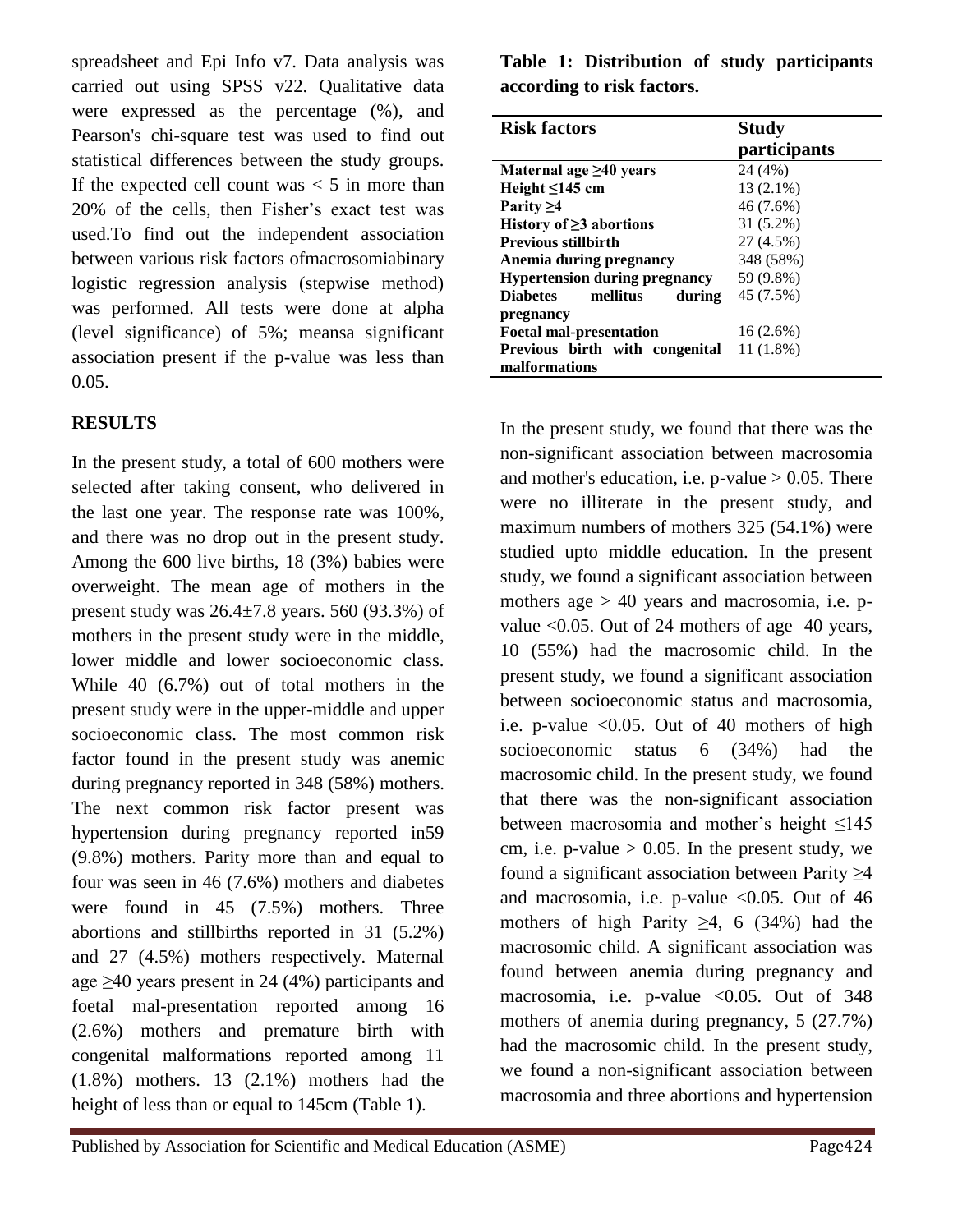during pregnancy, i.e.  $p$ -value  $> 0.05.A$  highly significant association was found between diabetes during pregnancy and macrosomia, i.e. p-value <0.001. Out of 45 mothers of diabetes during pregnancy, 11 (61.1%) had the macrosomic child.(Table 2)

| maternal risk factors                | Birth weight $\geq 4$ kg<br>$(N=18)$ $(\frac{9}{6})$ | Birth weight $\leq 4$ kg<br>$(N=582)$ $(\frac{9}{6})$ | P value   |
|--------------------------------------|------------------------------------------------------|-------------------------------------------------------|-----------|
| Mother's education                   |                                                      |                                                       |           |
| <b>Illiterate</b>                    | $\mathbf{0}$                                         | $\Omega$                                              | 0.519     |
| <b>Primary</b>                       | 6(33.3)                                              | 196 (33.7)                                            |           |
| <b>Middle</b>                        | 8(44.4)                                              | 317 (54.4)                                            |           |
| High                                 | 3(16.6)                                              | 58 (9.9)                                              |           |
| <b>Graduate and above</b>            | 1(5.5)                                               | 11(1.9)                                               |           |
| Mother's age                         |                                                      |                                                       |           |
| $\geq 40$ year                       | 10(55.5)                                             | 14(2.4)                                               | < 0.05    |
| Socio-economic status                |                                                      |                                                       |           |
| Upper+upper middle                   | 6(34.4)                                              | 34(5.8)                                               | < 0.05    |
| Middle+lowermiddle+lower             | 12(66.6)                                             | 548 (94.1)                                            |           |
| Mother's height $\leq$ 145 cm        | 1(5.5)                                               | 12(2.1)                                               | .330      |
| Parity $\geq 4$                      | 6(33.3)                                              | 40(6.8)                                               | < 0.05    |
| >Three abortions                     | 2(11.1)                                              | 29(5)                                                 | .237      |
| Anemia during pregnancy              | 5(27.7)                                              | 343 (58.9)                                            | < 0.05    |
| <b>Hypertension during pregnancy</b> | 1(5.5)                                               | 58 (10)                                               | 0.457     |
| Diabetes during pregnancy            | 11(61.1)                                             | 34(5.8)                                               | $p=0.000$ |

| Table 2: Association of maternal risk factors and macrosomia. |  |
|---------------------------------------------------------------|--|
|                                                               |  |

#### **DISCUSSION**

In the present study, a total of 600 mothers were enrolled for the study after taking consent, who delivered in the last one year. Among the 600 live births, 18 (3%) babies were overweight. The mean age of mothers in the present study was 26.4±7.8 years. 560 (93.3%) of mothers in the present study were in the middle, lower middle and lower socioeconomic class. While 40 (6.7%) out of total mothers in the present study were in the upper-middle and upper socioeconomic class, previous researches reported birth weights more than 4000 gms tried to find out complications in both mother and child (8).A study conducted by Kamanau C et al. reported similar results to present research that the prevalence of macrosomic babies they found was 2.5% of the total infants delivered in their study duration (9).

In the present study maternal age  $\geq 40$  years present in 24 (4%) participants and foetal malpresentation reported among 16 (2.6%) mothers and previous birth with congenital malformations reported among 11 (1.8%) mothers. 13 (2.1%) mothers had the height of less than or equal to 145cm. A study conducted by Bergmann R et al. on the macrosomic child at Berlin reported that mothers agemore than 30 years had a high risk for having macrosomic children than mothersof less than 30 years of age (at 95 % CI)(10). These findings were also supported by a study conducted by Ojule J et al. and they reported that mothers aged more than 30 years were at higher risk for delivering the macrosomic child (11). A study conducted by Stotland N et al. reported similar results to present research that mother's age >40years was associated with macrosomia and it was statistically highly significant (p<0.001). By applying bivariate and multivariate analyses, the association of macrosomia was found with several complications such as birth trauma, postpartum hemorrhage, higher rates of cesarean section, shoulder dystocia, chorioamnionitis, perineal lacerations and prolonged hospital stay  $(p<0.05)(12)$ .

In the present study, anemia during pregnancy was reported in 348 (58%) mothers. The next common risk factor present was hypertension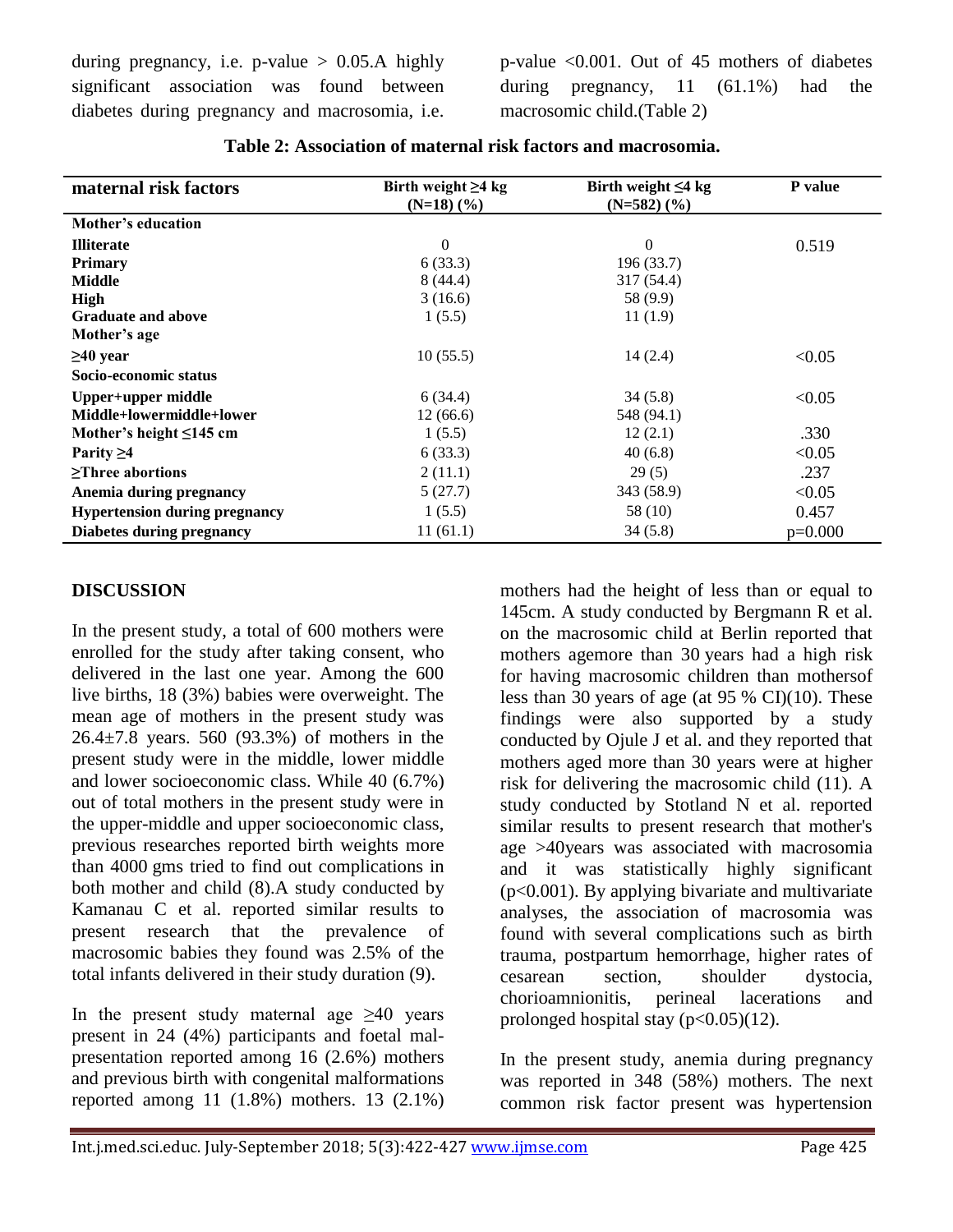during pregnancy reported in 59 (9.8%) mothers. Parity more than and equal to four was seen in 46 (7.6%) mothers and diabetes were found in 45  $(7.5\%)$  mothers.  $\geq$ Three abortions and stillbirths reported in 31  $(5.2\%)$  and 27  $(4.5\%)$  mothers respectively. In the present study, we found a significant association between Parity ≥4 and macrosomia, i.e. p-value  $< 0.05$ . Out of 46 mothers of high Parity  $\geq 4$ , 6 (34%) had the macrosomic child. A significant association was found between anemia during pregnancy and macrosomia, i.e. p-value <0.05. Out of 348 mothers of anemia during pregnancy, 5 (27.7%) had the macrosomic child. In the present study, we found a non-significant association between macrosomia and ≥three abortions and hypertension during pregnancy, i.e. p-value > 0.05. A highly significant association was found between diabetes during pregnancy and macrosomia, i.e. p-value  $\leq 0.001$ . Out of 45 mothers of diabetes during pregnancy, 11 (61.1%) had the macrosomic child. Similar results werefound in a study conducted by Ikeako L et al on maternal risk factors for macrosomia and reported that highly significant association of macrosomia with higher parity  $(4.2 \pm 2.8; P =$ 0.001), and also substantial association with maternal weight gain till term i.e.  $(89.23 \pm 6.37)$ kg;  $P = 0.002$ ). They also reported that the study participants, mothers who had the previous history of high birth weight or macrosomic babies, prior history of diabetes shows a significantly higher incidence of cesarian section rate ( $P = 0.001$ ) than the control group. They also reported that higher incidence of male babies among macrosomic babies and this association was also statistically highly significant  $(P =$ 0.001). There were higher rates of shoulder dystocia observed among the macrosomicbabies, and the stillbirth rate was similar in both study and controlgroup( $P = 0.124$ )(13). A study conducted by Jolly M et al. reported a nonsignificant association of macrosomia with diabetes mellitus, both the previously existing before pregnancy and gestational diabetes. These results were contradictory to the present study  $(14)$ .

## **CONCLUSION**

We concluded from the present study that macrosomia was significantly associated with maternal diabetes, both the gestational and previously existing. Macrosomia was also associated with mother's age more than 40 years and the parity level of more than 4 children. Macrosomia was also associated with the anemic status of the mother in the present study. Since it was a non-funded study, we took a relatively small sample size, so the results cannot be generalized to the population. Hence, large study needed to know the bigger picture of the cause in the community.

## **REFERENCES**

- 1. Said AS, Manji KP. Risk factors and outcomes of fetal macrosomia in a tertiary centre in Tanzania: a case-control study. BMC Pregnancy Childbirth. 2016;16(1):243.
- 2. Mohammadbeigi A, Farhadifar F, Zadeh NS, Mohammadsalehi N, Rezaiee M, Aghaei M. Fetal Macrosomia: Risk Factors, Maternal, and Perinatal Outcome. Ann Med Health Sci Res. 2013;3(4):546.
- 3. Nkwabong E, Nzalli Tangho GR. Risk Factors for Macrosomia. J Obstet Gynaecol India. 2015;65(4):226–9.
- 4. Bérard J, Dufour P, Vinatier D, Subtil D, Vanderstichèle S, Monnier JC, et al. Fetal macrosomia: risk factors and outcome. A study of the outcome concerning 100 cases >4500 g. Eur J Obstet Gynecol Reprod Biol.1998;77(1):51–9.
- 5. Alsammani M, Ahmed S. Fetal and maternal outcomes in pregnancies complicated with fetal macrosomia. N Am J Med Sci. 2012;4(6):283.
- 6. M. M, A. K, S. R. Evaluation of the prevalence of macrosomia and the maternal risk factors. Iran J Neonatol. 2015;5(3):5–9.
- 7. Essel JK, Opai-Tetteh ET. Macrosomia--